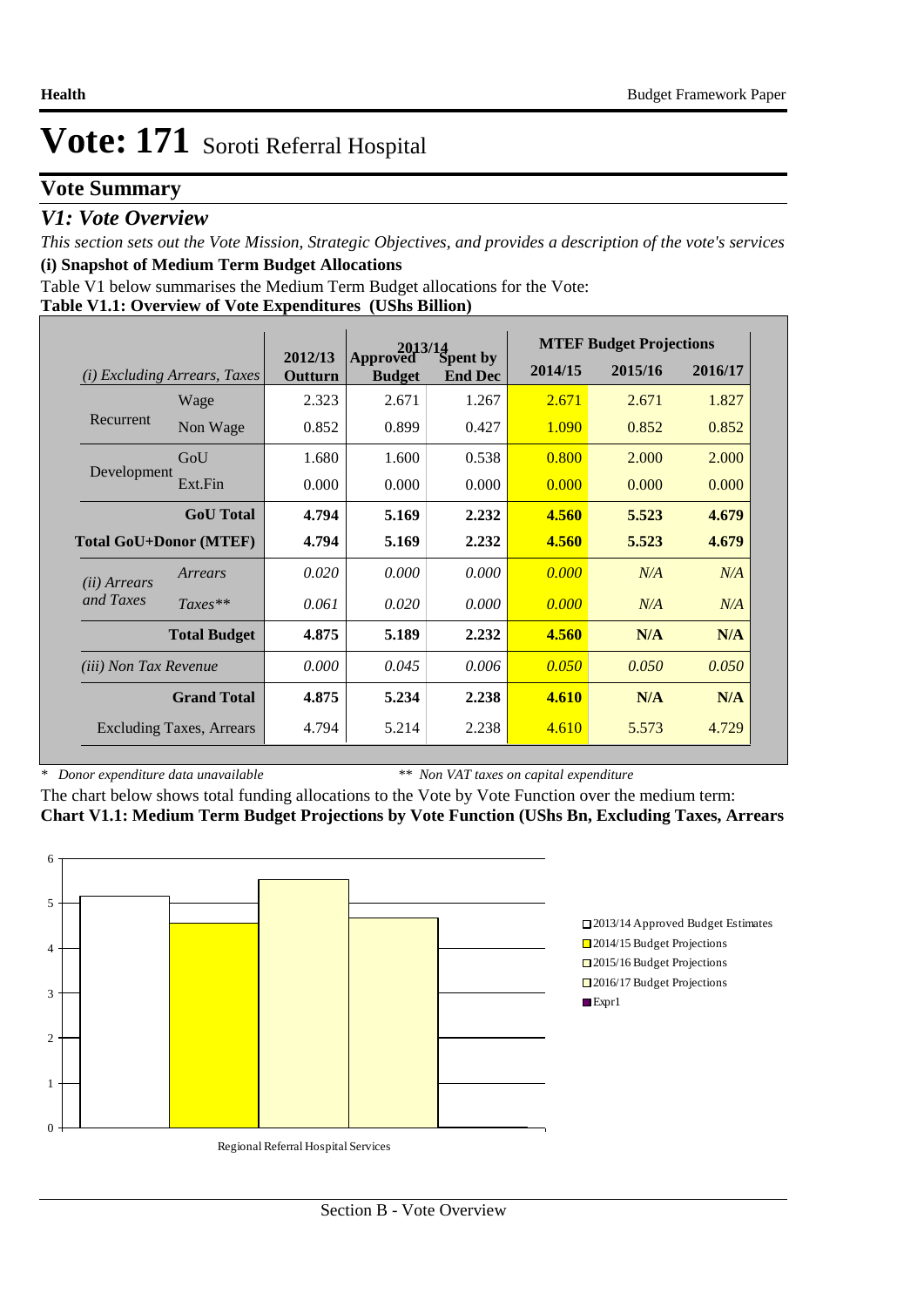# **Vote Summary**

#### **(ii) Vote Mission Statement**

The Vote's Mission Statement is:

*Soroti hospital exists to promote health and wellbeing of the people of Teso region through offering specialised, preventive, promotive, curative, rehabilitative, training and research services.*

#### **(iii) Vote Outputs which Contribute to Priority Sector Outcomes**

The table below sets out the vote functions and outputs delivered by the vote which the sector considers as contributing most to priority sector outcomes.

| <b>Table V1.2: Sector Outcomes, Vote Functions and Key Outputs</b> |                                                          |                                                                                   |                                                                                                          |  |  |  |  |
|--------------------------------------------------------------------|----------------------------------------------------------|-----------------------------------------------------------------------------------|----------------------------------------------------------------------------------------------------------|--|--|--|--|
| <b>Sector Outcome 1:</b>                                           |                                                          | <b>Sector Outcome 2:</b>                                                          | <b>Sector Outcome 3:</b>                                                                                 |  |  |  |  |
|                                                                    | Increased deliveries in health facilities                | Children under one year old protected<br><i>against life threatening diseases</i> | <b>Health facilities receive adequate stocks</b><br>of essential medicines and health<br>supplies (EMHS) |  |  |  |  |
|                                                                    | Vote Function: 08 56 Regional Referral Hospital Services |                                                                                   |                                                                                                          |  |  |  |  |
| <b>Outputs Contributing to Outcome 1:</b>                          |                                                          | <b>Outputs Contributing to Outcome 2:</b>                                         | <b>Outputs Contributing to Outcome 3:</b>                                                                |  |  |  |  |
| Outputs Provided                                                   |                                                          | <b>Outputs Provided</b>                                                           | None                                                                                                     |  |  |  |  |
| 085601 Inpatient services                                          |                                                          | 085606 Prevention and rehabilitation                                              |                                                                                                          |  |  |  |  |
| 085602 Outpatient services                                         |                                                          | services                                                                          |                                                                                                          |  |  |  |  |
| 085606 Prevention and rehabilitation<br>services                   |                                                          |                                                                                   |                                                                                                          |  |  |  |  |
| Capital Purchases                                                  |                                                          |                                                                                   |                                                                                                          |  |  |  |  |
| 085680 Hospital                                                    | Construction/rehabilitation                              |                                                                                   |                                                                                                          |  |  |  |  |
| 085681 Staff houses construction and<br>rehabilitation             |                                                          |                                                                                   |                                                                                                          |  |  |  |  |

### *V2: Past Vote Performance and Medium Term Plans*

*This section describes past and future vote performance, in terms of key vote outputs and plans to address sector policy implementation issues.* 

#### **(i) Past and Future Planned Vote Outputs**

#### *2012/13 Performance*

Procurement of assorted medical equipments. Expansion and renovation of TB ward. Overhaul of sewerage system, phase one. Procurement of Hospital bus. Construction of TFC. Procurement of office furniture.Development of 5year strategic plan.

#### *Preliminary 2013/14 Performance*

Construction of interns mess. Development of Hospital masterplan and investment plan

#### **Table V2.1: Past and 201/12 Key Vote Outputs\***

| <i>Vote, Vote Function</i>         | <b>Approved Budget and</b>                              | 2013/14<br><b>Spending and Outputs</b> | 2014/15<br><b>Proposed Budget and</b>      |
|------------------------------------|---------------------------------------------------------|----------------------------------------|--------------------------------------------|
| <b>Key Output</b>                  | <b>Planned outputs</b>                                  | <b>Achieved by End Dec</b>             | <b>Planned Outputs</b>                     |
| Vote: 171 Soroti Referral Hospital |                                                         |                                        |                                            |
|                                    | Vote Function: 0856 Regional Referral Hospital Services |                                        |                                            |
| Output: 085601                     | <b>Inpatient services</b>                               |                                        |                                            |
| Description of Outputs:            | 28578 inpatients, BOR 100%,<br>ALOS 5 days              | 5347 inpatients                        | 108% BOR, ALOS 5 dys,<br>21,500 admissions |
| Performance Indicators:            |                                                         |                                        |                                            |
| No. of in patients admitted        | 28600                                                   | 5.347                                  | 21.500                                     |
| Bed occupancy rate<br>(inpatients) | 100                                                     | 97                                     | 108                                        |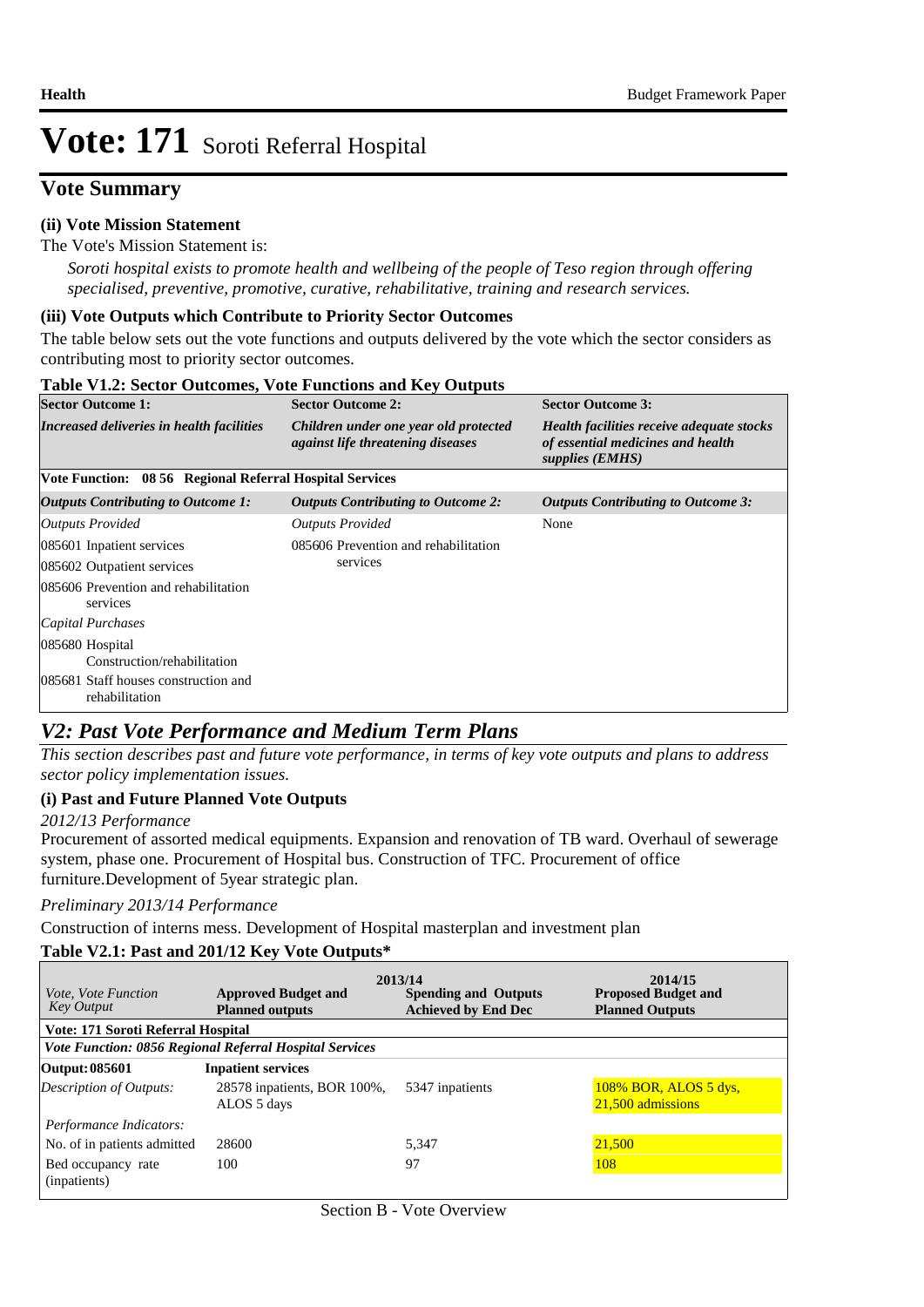# **Vote Summary**

| Vote, Vote Function                                 | <b>Approved Budget and</b>                                                                                                                 |       | 2013/14<br><b>Spending and Outputs</b>                 |                                | 2014/15<br><b>Proposed Budget and</b>                                                                              |       |
|-----------------------------------------------------|--------------------------------------------------------------------------------------------------------------------------------------------|-------|--------------------------------------------------------|--------------------------------|--------------------------------------------------------------------------------------------------------------------|-------|
| <b>Key Output</b>                                   | <b>Planned outputs</b>                                                                                                                     |       | <b>Achieved by End Dec</b>                             |                                | <b>Planned Outputs</b>                                                                                             |       |
| Average rate of stay for<br>inpatients (no. days)   | 5                                                                                                                                          |       | 5                                                      |                                | 5                                                                                                                  |       |
| Output Cost: UShs Bn:                               |                                                                                                                                            | 0.381 | $UShs Bn$ :                                            | 0.765                          | <b>UShs Bn:</b>                                                                                                    | 0.381 |
| Output: 085602                                      | <b>Outpatient services</b>                                                                                                                 |       |                                                        |                                |                                                                                                                    |       |
| <b>Description of Outputs:</b>                      | 56000 0utpatient attendances,<br>48000 specialized clinic<br>attendances                                                                   |       | 20,994 Out patients and 8264<br>specialised clinics    |                                | 85,000 general outpatients,<br>53,580 specialized outpatients                                                      |       |
| Performance Indicators:                             |                                                                                                                                            |       |                                                        |                                |                                                                                                                    |       |
| No. of specialised<br>outpatients attended to       | 48000                                                                                                                                      |       | 8,264                                                  |                                | 53,580                                                                                                             |       |
| No. of general outpatients<br>attended to           | 56000                                                                                                                                      |       | 20,994                                                 |                                | 85,000                                                                                                             |       |
| Output Cost: UShs Bn:                               |                                                                                                                                            | 0.276 | UShs Bn:                                               | 0.048                          | <b>UShs Bn:</b>                                                                                                    | 0.276 |
| Output: 085603                                      | Medicines and health supplies procured and dispensed                                                                                       |       |                                                        |                                |                                                                                                                    |       |
| Description of Outputs:                             | worth 0.9 bn                                                                                                                               |       |                                                        |                                | medicines and medical supplies Medicines worth 280m delivered 80% of medicines and health<br>commodities delivered |       |
| Performance Indicators:                             |                                                                                                                                            |       |                                                        |                                |                                                                                                                    |       |
| Value of medicines<br>received/dispensed (Ush bn)   | 990000000                                                                                                                                  |       | 281569256                                              |                                | 80%                                                                                                                |       |
| Output Cost: UShs Bn:                               |                                                                                                                                            | 0.029 | $UShs Bn$ :                                            | 0.006                          | <b>UShs Bn:</b>                                                                                                    | 0.029 |
| Output: 085604                                      | <b>Diagnostic services</b>                                                                                                                 |       |                                                        |                                |                                                                                                                    |       |
| Description of Outputs:                             | lab tests120000 images 3600                                                                                                                |       |                                                        | 37950 lab tests and 440 x-rays | 151,800 lab tests, 1,780 xrays.                                                                                    |       |
| Performance Indicators:                             |                                                                                                                                            |       |                                                        |                                |                                                                                                                    |       |
| Patient xrays (imaging)                             | 3600                                                                                                                                       |       | 440                                                    |                                | 1780                                                                                                               |       |
| No. of labs/tests                                   | 120000                                                                                                                                     |       | 37950                                                  |                                | 151800                                                                                                             |       |
| Output Cost: UShs Bn:                               |                                                                                                                                            | 0.038 | $UShs Bn$ :                                            | 0.010                          | <b>UShs Bn:</b>                                                                                                    | 0.038 |
| <b>Output: 085606</b>                               | <b>Prevention and rehabilitation services</b>                                                                                              |       |                                                        |                                |                                                                                                                    |       |
| Description of Outputs:                             | 6000 ANC 8000 immunisations, 4000 ANC<br>and 3500 family planning                                                                          |       |                                                        |                                | 2,109 Cases vaccinated                                                                                             |       |
| Performance Indicators:                             |                                                                                                                                            |       |                                                        |                                |                                                                                                                    |       |
| No. of people receiving<br>family planning services | 3500                                                                                                                                       |       | 1,500                                                  |                                | 3,550                                                                                                              |       |
| No. of people immunised                             | 8000                                                                                                                                       |       | 5,000                                                  |                                | 2,109                                                                                                              |       |
| No. of antenatal cases                              | 6000                                                                                                                                       |       | 4,000                                                  |                                | 6,060                                                                                                              |       |
| Output Cost: UShs Bn:                               |                                                                                                                                            | 0.044 | UShs Bn:                                               | 0.013                          | <b>UShs Bn:</b>                                                                                                    | 0.044 |
| Output: 085681                                      | Staff houses construction and rehabilitation                                                                                               |       |                                                        |                                |                                                                                                                    |       |
| Description of Outputs:                             | Construction of staff<br>houses (Phase 1) - First floor to<br>completion<br>- Hire of consultancy services to<br>monitor progress of works |       | Ground floar completed in<br>relation to the structure |                                | <b>Construction of staff house</b><br>continued                                                                    |       |
| Performance Indicators:                             |                                                                                                                                            |       |                                                        |                                |                                                                                                                    |       |
| No. of staff houses<br>constructed/rehabilitated    | $\mathbf{1}$                                                                                                                               |       | 1                                                      |                                |                                                                                                                    |       |
| Output Cost: UShs Bn:                               |                                                                                                                                            | 1.200 | UShs Bn:                                               | 0.392                          | <b>UShs Bn:</b>                                                                                                    | 0.770 |
| <b>Output: 085682</b>                               | Maternity ward construction and rehabilitation                                                                                             |       |                                                        |                                |                                                                                                                    |       |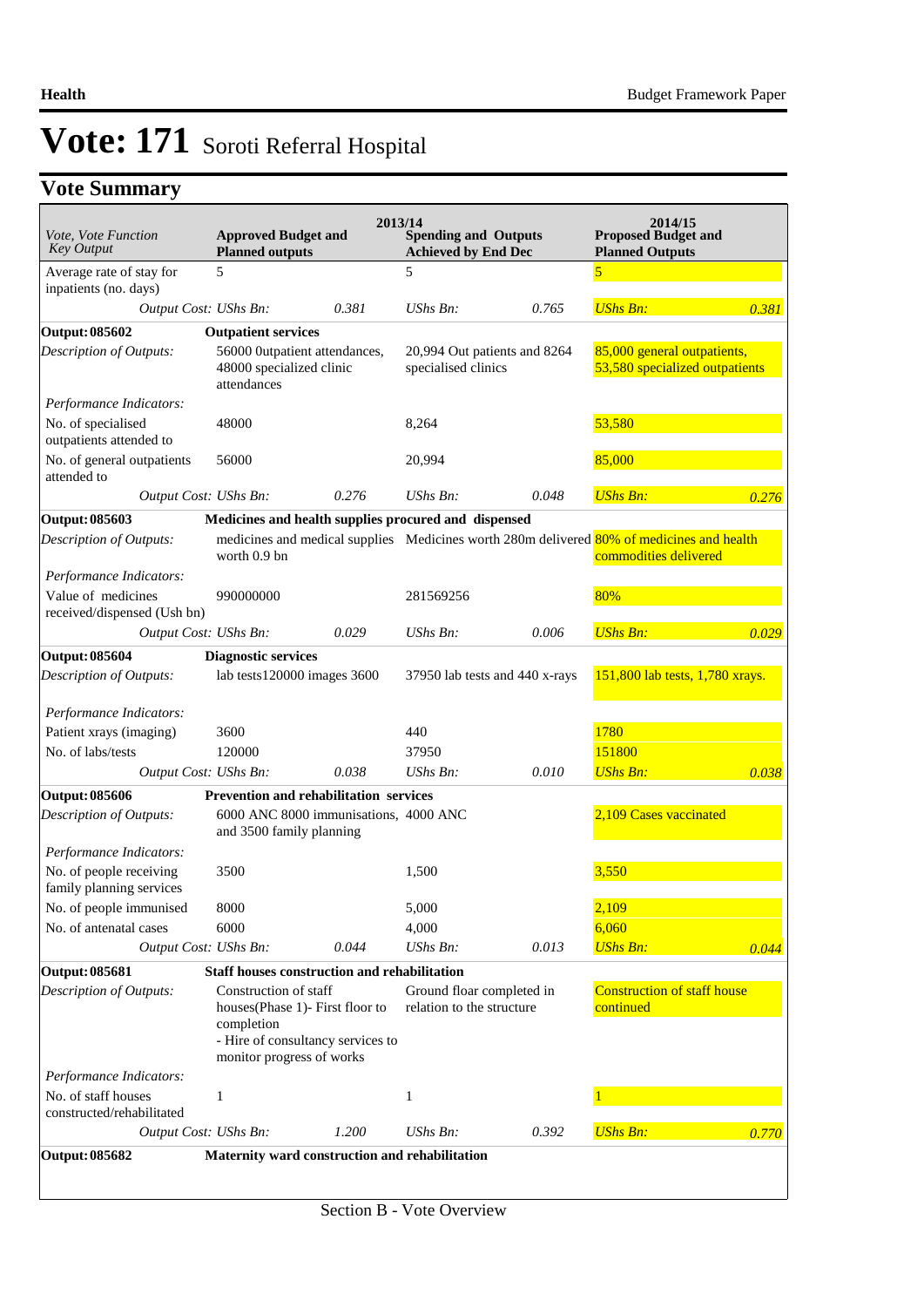## **Vote Summary**

| <i>Vote, Vote Function</i><br>Key Output | <b>Approved Budget and</b><br><b>Planned outputs</b> | 2013/14 | <b>Spending and Outputs</b><br><b>Achieved by End Dec</b> |       | 2014/15<br><b>Proposed Budget and</b><br><b>Planned Outputs</b> |       |
|------------------------------------------|------------------------------------------------------|---------|-----------------------------------------------------------|-------|-----------------------------------------------------------------|-------|
| Description of Outputs:                  | renovated maternity ward 1 unit 0                    |         |                                                           |       | N/A                                                             |       |
| Performance Indicators:                  |                                                      |         |                                                           |       |                                                                 |       |
| No. of maternity wards<br>rehabilitated  |                                                      |         | 0                                                         |       |                                                                 |       |
| No. of maternity wards<br>constructed    | $\Omega$                                             |         | $\Omega$                                                  |       |                                                                 |       |
| Output Cost: UShs Bn:                    |                                                      | 0.100   | UShs $Bn$ :                                               | 0.033 | <b>UShs Bn:</b>                                                 | 0.000 |
| <b>Vote Function Cost</b>                | <b>UShs Bn:</b>                                      |         | 5.234 UShs Bn:                                            |       | 2.232 <i>UShs Bn:</i>                                           | 4.605 |
| <b>Cost of Vote Services:</b>            | UShs $Bn$ :                                          |         | 5.214 <i>UShs Bn</i> :                                    |       | 2.232 <i>UShs Bn:</i>                                           | 4.605 |

*\* Excluding Taxes and Arrears*

#### *2014/15 Planned Outputs*

158,804 OPD attendance, 28,578 admissions, 4,672 deliveries, 2,200 major surgeries, 7,000 minor surgeries, ALOS of 5days, a Bed occupancy rate of 97.2%, TFC converted to Private wing A

#### **Table V2.2: Past and Medum Term Key Vote Output Indicators\***

|                                                                             |                    | 2013/14          |                              |                | <b>MTEF Projections</b> |         |  |
|-----------------------------------------------------------------------------|--------------------|------------------|------------------------------|----------------|-------------------------|---------|--|
| Vote Function Key Output<br>Indicators and Costs:                           | 2012/13<br>Outturn | Approved<br>Plan | Outturn by<br><b>End Dec</b> | 2014/15        | 2015/16                 | 2016/17 |  |
| Vote: 171 Soroti Referral Hospital                                          |                    |                  |                              |                |                         |         |  |
| Vote Function:0856 Regional Referral Hospital Services                      |                    |                  |                              |                |                         |         |  |
| Average rate of stay for inpatients<br>(no. days)                           |                    | 5                | $\vert 5 \vert$              | 5              | 5                       |         |  |
| Bed occupancy rate (inpatients)                                             |                    | 100              | 97                           | 108            | 108                     | 108     |  |
| No. of in patients admitted                                                 |                    | 28600            | 5,347                        | 21,500         | 28800                   |         |  |
| No. of general outpatients attended to                                      |                    | 56000            | 20,994                       | 85,000         | 56150                   |         |  |
| No. of specialised outpatients<br>attended to                               |                    | 48000            | 8,264                        | 53,580         | 48100                   |         |  |
| Value of medicines<br>received/dispensed (Ush bn)                           |                    | 990000000        | 281569256                    | 80%            | 1200000000              |         |  |
| No. of labs/tests                                                           |                    | 120000           | 37950                        | 151800         | 120100                  |         |  |
| Patient xrays (imaging)                                                     |                    | 3600             | 440                          | 1780           | 3680                    |         |  |
| No. of antenatal cases                                                      |                    | 6000             | 4,000                        | 6.060          | 6100                    |         |  |
| No. of people immunised                                                     |                    | 8000             | 5,000                        | 2,109          | 8100                    |         |  |
| No. of people receiving family<br>planning services                         |                    | 3500             | 1,500                        | 3,550          | 3600                    |         |  |
| No. of hospitals benefiting from the<br>rennovation of existing facilities. |                    |                  | 00 <sup>1</sup>              | $\overline{0}$ |                         |         |  |
| No. reconstructed/rehabilitated<br>general wards                            |                    |                  | 00 <sup>1</sup>              | $\overline{0}$ |                         |         |  |
| No. of staff houses<br>constructed/rehabilitated                            |                    | $\mathbf{1}$     | 1                            | $\overline{1}$ |                         |         |  |
| No. of maternity wards constructed                                          |                    | $\mathbf{0}$     | $\vert 0 \vert$              | $\overline{0}$ | $\mathbf{0}$            |         |  |
| No. of maternity wards rehabilitated                                        |                    | 1                | $\vert 0 \vert$              | $\overline{0}$ | $\Omega$                |         |  |
| No. of OPD wards constructed                                                |                    | $\Omega$         | $\Omega$                     | $\overline{0}$ | $\Omega$                |         |  |
| No. of OPD wards rehabilitated                                              |                    | $\overline{0}$   | $\Omega$                     | $\overline{0}$ | 1                       |         |  |
| No. of other wards constructed                                              |                    | $\overline{0}$   | $\mathbf{0}$                 | $\overline{0}$ |                         |         |  |
| No. of other wards rehabilitated                                            |                    | $\theta$         | $\Omega$                     | $\overline{0}$ |                         |         |  |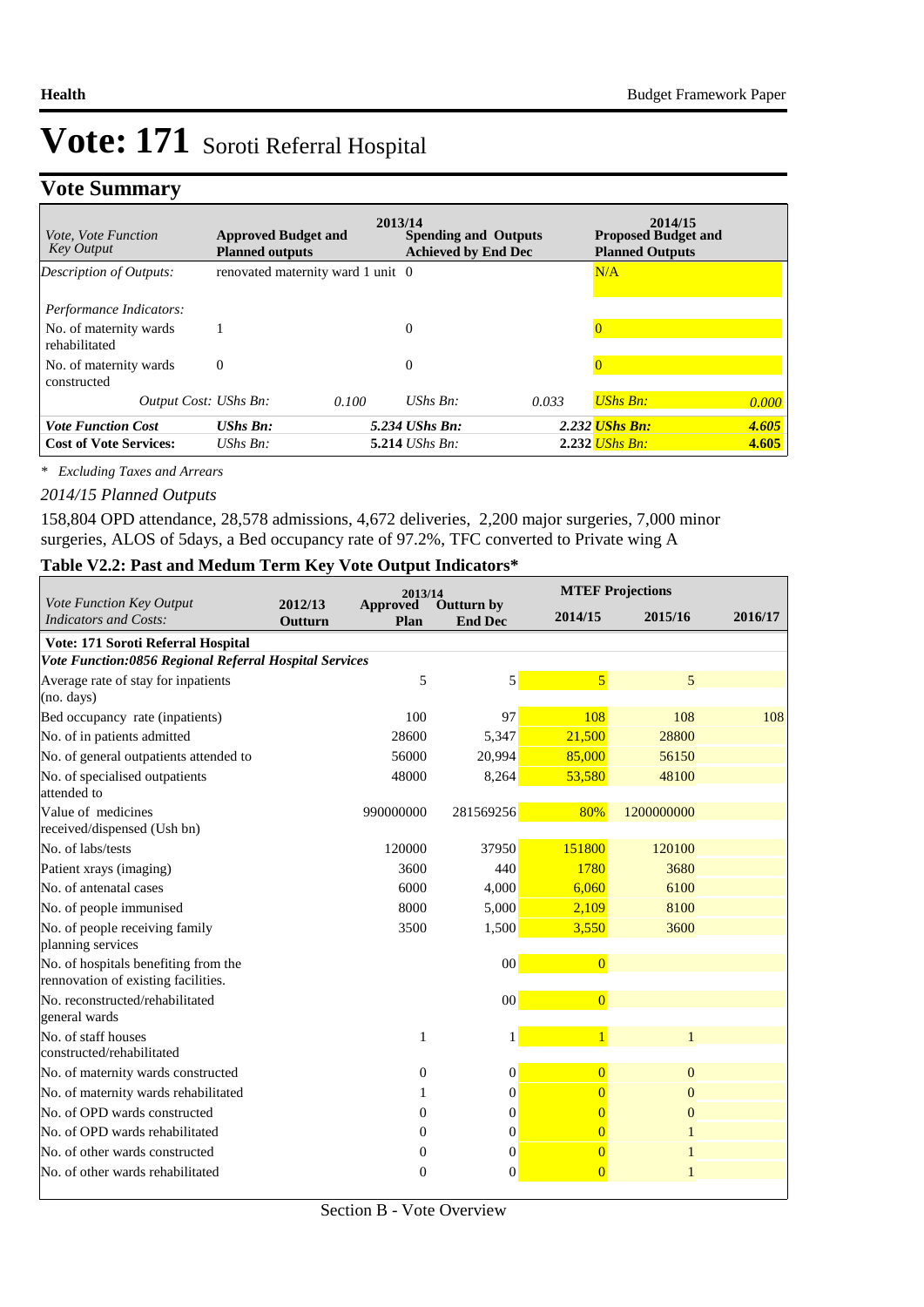# **Vote Summary**

| <i>Vote Function Key Output</i>                 |                    | 2013/14          |                                     | <b>MTEF Projections</b> |         |         |
|-------------------------------------------------|--------------------|------------------|-------------------------------------|-------------------------|---------|---------|
| Indicators and Costs:                           | 2012/13<br>Outturn | Approved<br>Plan | <b>Outturn by</b><br><b>End Dec</b> | 2014/15                 | 2015/16 | 2016/17 |
| No. of theatres constructed                     |                    | 0                |                                     |                         |         |         |
| No. of theatres rehabilitated                   |                    | 0                |                                     |                         |         |         |
| Value of medical equipment<br>procured (Ush Bn) |                    | 0                |                                     |                         | 0.05    |         |
| <b>Vote Function Cost (UShs bn)</b>             | 4.875              | 5.214            | 2.232                               | 4.605                   | 5.573   | 4.729   |
| <b>Cost of Vote Services (UShs Bn)</b>          | 4.875              | 5.214            | 2.232                               | 4.605                   | 5.573   | 4.729   |

#### *Medium Term Plans*

Construction of staff accommodation, renovation of maternity ward and a gyn-obs theatre, functionalising private wing and construction of sheltered walkways

#### **(ii) Efficiency of Vote Budget Allocations**

#### **Table V2.3: Allocations to Key Sector and Service Delivery Outputs over the Medium Term**

|                                 | $(i)$ Allocation (Shs Bn) |                                 |     | $(ii)$ % Vote Budget |                   |                                 |         |
|---------------------------------|---------------------------|---------------------------------|-----|----------------------|-------------------|---------------------------------|---------|
| <b>Billion Uganda Shillings</b> |                           | 2013/14 2014/15 2015/16 2016/17 |     |                      |                   | 2013/14 2014/15 2015/16 2016/17 |         |
| <b>Key Sector</b>               | 1.9 <sup>1</sup>          | 1.5                             | 3.2 |                      | $36.5\%$ $31.9\%$ | 66.6%                           | $0.0\%$ |
| Service Delivery                | 2.1                       |                                 | 3.8 |                      | $39.7\%$ $33.4\%$ | 80.4%                           | $0.0\%$ |

#### **Table V2.4: Key Unit Costs of Services Provided and Services Funded (Shs '000)**

| <b>Unit Cost</b><br><b>Description</b>                 | Actual<br>2012/13 | <b>Planned</b><br>2013/14 | <b>Actual</b><br>by Sept | <b>Proposed</b><br>2014/15 | <b>Costing Assumptions and Reasons for</b><br>any Changes and Variations from Plan |
|--------------------------------------------------------|-------------------|---------------------------|--------------------------|----------------------------|------------------------------------------------------------------------------------|
|                                                        |                   |                           |                          |                            |                                                                                    |
| Vote Function:0856 Regional Referral Hospital Services |                   |                           |                          |                            |                                                                                    |
| special meals                                          |                   | 0                         |                          |                            | Food prices remain stable                                                          |
| Payment of staff<br>salaries                           |                   |                           |                          |                            | average between highest and lowest paid                                            |
| meals for patients                                     |                   | 0                         |                          |                            | no inflation                                                                       |

#### **(iii) Vote Investment Plans**

funds are inadequate yet the Capital purchases are vital in attracting, retention and motivating staff, creating a pleasant work place and diminishing response time to obstetric emergencies. Functionalising private wing creates a formidable alternate income base.

#### **Table V2.5: Allocations to Capital Investment over the Medium Term**

|                                           | $(i)$ Allocation (Shs Bn) |                                 |     | $(ii)$ % Vote Budget |          |          |                                 |  |
|-------------------------------------------|---------------------------|---------------------------------|-----|----------------------|----------|----------|---------------------------------|--|
| <b>Billion Uganda Shillings</b>           |                           | 2013/14 2014/15 2015/16 2016/17 |     |                      |          |          | 2013/14 2014/15 2015/16 2016/17 |  |
| Consumption Expendture (Outputs Provided) | 3.7                       | 3.8                             | 3.8 |                      | $70.3\%$ | $83.3\%$ | 81.4%                           |  |
| Investment (Capital Purchases)            | $1.6^{\circ}$             | 0.8                             | 0.9 |                      | $29.7\%$ | $16.7\%$ | $18.6\%$                        |  |
| <b>Grand Total</b>                        | 5.2                       | 4.6                             | 4.7 |                      |          |          | 100.0% 100.0% 100.0% 100.0%     |  |

 Construction of Staff house, gyn/obs theatre, sheltered walkways and renovation of maternity. Functionalization of the private wing.

#### **Table V2.6: Major Capital Investments**

| <b>Project, Programme</b>                                   | 2013/14                                                                   |                                                                                         | 2014/15                                                                   |
|-------------------------------------------------------------|---------------------------------------------------------------------------|-----------------------------------------------------------------------------------------|---------------------------------------------------------------------------|
| <b>Vote Function Output</b><br><b>UShs Thousand</b>         | <b>Approved Budget, Planned</b><br><b>Outputs (Quantity and Location)</b> | <b>Actual Expenditure and</b><br><b>Outputs by September</b><br>(Quantity and Location) | <b>Proposed Budget, Planned</b><br><b>Outputs (Quantity and Location)</b> |
| <b>Project 1004 Soroti Rehabilitation Referral Hospital</b> |                                                                           |                                                                                         |                                                                           |
| 085681 Staff houses<br>construction and                     | Construction of staff<br>houses (Phase 1) - First floor to                | Ground floor of staff house<br>completed                                                | - Construction of staff house<br>continued                                |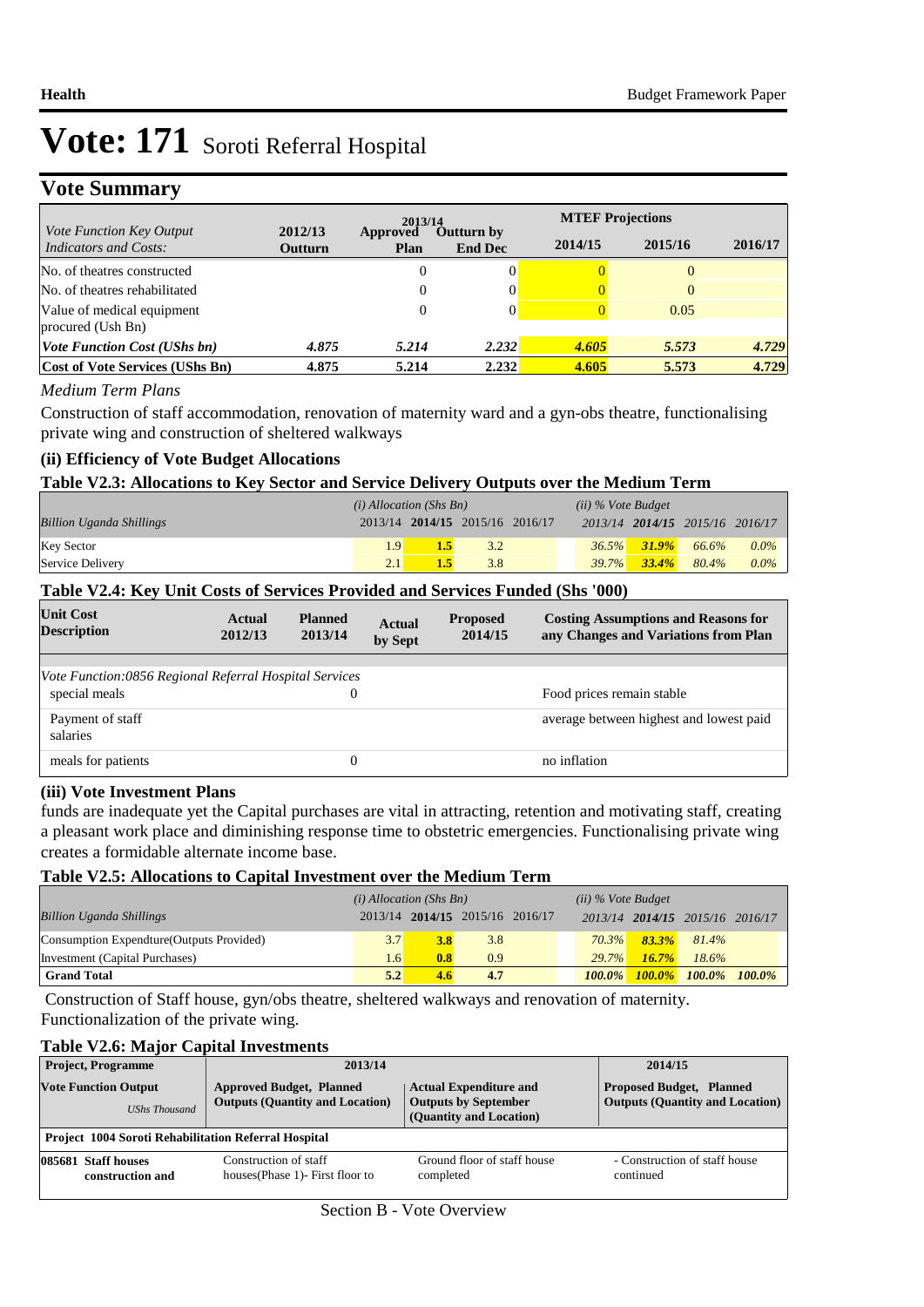## **Vote Summary**

| <b>Project, Programme</b>                           | 2013/14                                                                      |                                                                                         | 2014/15                                                                   |
|-----------------------------------------------------|------------------------------------------------------------------------------|-----------------------------------------------------------------------------------------|---------------------------------------------------------------------------|
| <b>Vote Function Output</b><br><b>UShs Thousand</b> | <b>Approved Budget, Planned</b><br><b>Outputs (Quantity and Location)</b>    | <b>Actual Expenditure and</b><br><b>Outputs by September</b><br>(Quantity and Location) | <b>Proposed Budget, Planned</b><br><b>Outputs (Quantity and Location)</b> |
| rehabilitation                                      | completion<br>- Hire of consultancy services to<br>monitor progress of works |                                                                                         |                                                                           |
| Total                                               | 1,200,000                                                                    | 392,000                                                                                 | 769,880                                                                   |
| <b>GoU</b> Development                              | 1,200,000                                                                    | 392,000                                                                                 | 769,880                                                                   |
| <b>External Financing</b>                           | 0                                                                            | 0                                                                                       | 0                                                                         |

#### **(iv) Vote Actions to improve Priority Sector Outomes**

#### **Table V2.7: Priority Vote Actions to Improve Sector Performance**

| 2013/14 Planned Actions: | 2013/14 Actions by Sept:                                                                  | 2014/15 Planned Actions:                                                             | <b>MT Strategy:</b>                                                    |
|--------------------------|-------------------------------------------------------------------------------------------|--------------------------------------------------------------------------------------|------------------------------------------------------------------------|
| <b>Sector Outcome 0:</b> |                                                                                           |                                                                                      |                                                                        |
|                          | Vote Function: 08 56 Regional Referral Hospital Services                                  |                                                                                      |                                                                        |
| VF Performance Issue:    | Inadequate, largely dilapidated ward and office space                                     |                                                                                      |                                                                        |
|                          |                                                                                           | Lobby for funding for<br>construction of more ward<br>spaces and office space        |                                                                        |
|                          | Sector Outcome 1: Increased deliveries in health facilities                               |                                                                                      |                                                                        |
|                          | Vote Function: 08 56 Regional Referral Hospital Services                                  |                                                                                      |                                                                        |
|                          | VF Performance Issue: Under and poorly remunerated staff structures                       |                                                                                      |                                                                        |
|                          |                                                                                           | <b>Lobby MoPS for recruitment</b><br>of key cades of staff on a<br>replacement basis | Recruitment of key cadres of<br>staff                                  |
|                          | Sector Outcome 2: Children under one year old protected against life threatening diseases |                                                                                      |                                                                        |
|                          | Vote Function: 08 56 Regional Referral Hospital Services                                  |                                                                                      |                                                                        |
|                          | VF Performance Issue: Large inventories of poorly maintained equipment                    |                                                                                      |                                                                        |
|                          |                                                                                           | Regular up dte of assets<br>register                                                 | Promt preparation of<br>equipment inventory with<br>constant up dating |

## *V3 Proposed Budget Allocations for 2014/15 and the Medium Term*

*This section sets out the proposed vote budget allocations for 2014/15 and the medium term, including major areas of expenditures and any notable changes in allocations.* 

#### **Table V3.1: Past Outturns and Medium Term Projections by Vote Function\***

|                                          |                           | 2013/14                |                             | <b>MTEF Budget Projections</b> |         |         |
|------------------------------------------|---------------------------|------------------------|-----------------------------|--------------------------------|---------|---------|
|                                          | 2012/13<br><b>Outturn</b> | Appr.<br><b>Budget</b> | Spent by<br><b>End Sept</b> | 2014/15                        | 2015/16 | 2016/17 |
| Vote: 171 Soroti Referral Hospital       |                           |                        |                             |                                |         |         |
| 0856 Regional Referral Hospital Services | 4.875                     | 5.214                  | 1.412                       | 4.605                          | 5.573   | 4.729   |
| Total for Vote:                          | 4.875                     | 5.214                  | 1.412                       | 4.605                          | 5.573   | 4.729   |

#### **(i) The Total Budget over the Medium Term**

#### **(ii) The major expenditure allocations in the Vote for 2014/15**

Wage enhancement increased the budget for wages, non wage recurrent also increased to cater for payment of utility bills, with designs to curb increase in the bills.

#### **(iii) The major planned changes in resource allocations within the Vote for 2014/15**

Section B - Vote Overview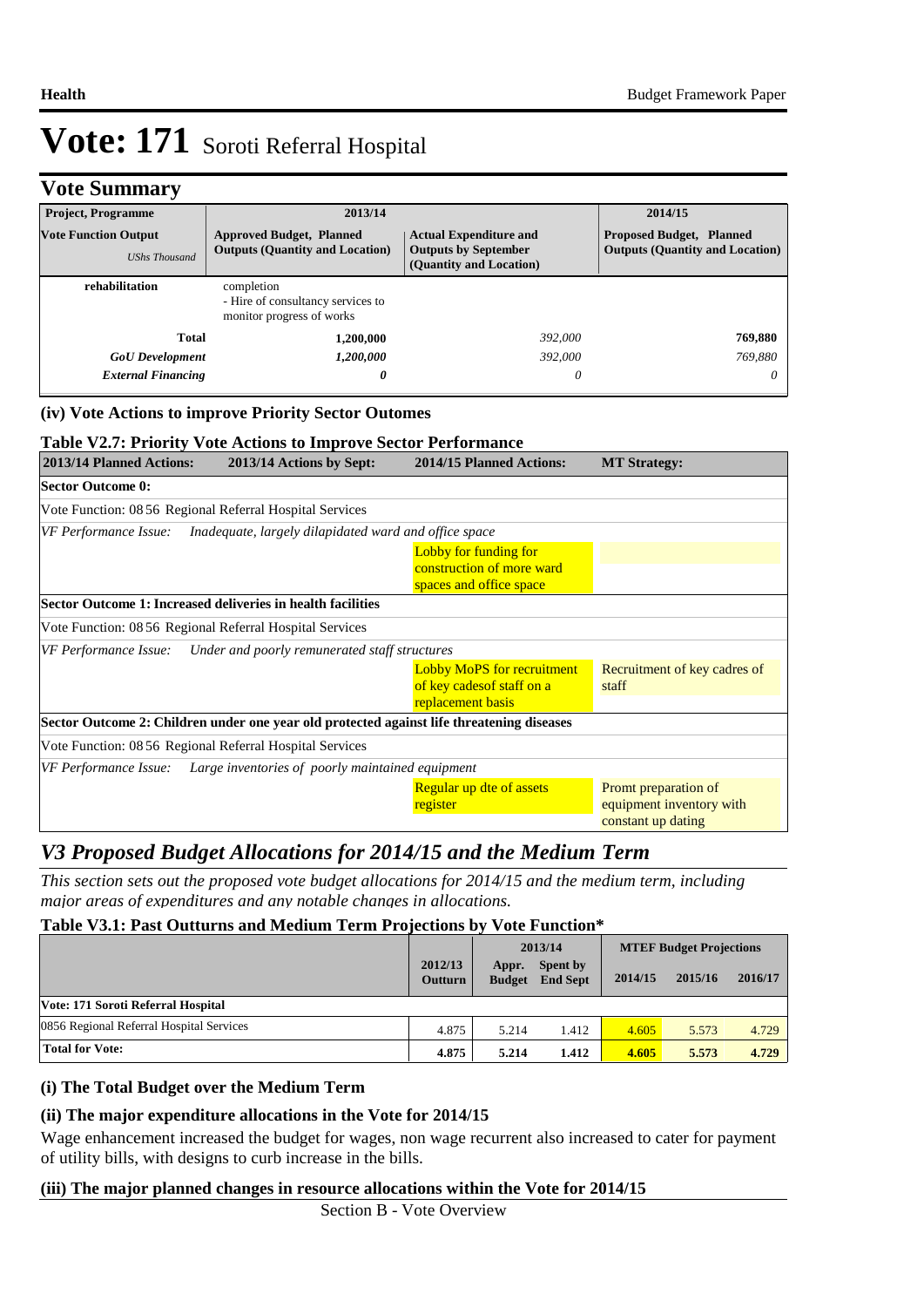### **Vote Summary**

| Table V3.2: Key Changes in Vote Resource Allocation                                                                           |                                                         |                                                                   |         |                   |          |                                |
|-------------------------------------------------------------------------------------------------------------------------------|---------------------------------------------------------|-------------------------------------------------------------------|---------|-------------------|----------|--------------------------------|
| <b>Changes in Budget Allocations and Outputs from 2013/14 Planned Levels:</b><br><b>Justification for proposed Changes in</b> |                                                         |                                                                   |         |                   |          |                                |
|                                                                                                                               | 2014/15                                                 |                                                                   | 2015/16 |                   | 2016/17  | <b>Expenditure and Outputs</b> |
|                                                                                                                               | Vote Function: 0801 Regional Referral Hospital Services |                                                                   |         |                   |          |                                |
| Output:                                                                                                                       | 0856 01 Inpatient services                              |                                                                   |         |                   |          |                                |
| $USh$ s Bn:                                                                                                                   |                                                         | $-0.336$ UShs Bn:                                                 |         | $1.269$ UShs Bn:  | $-0.381$ |                                |
| The inpatients seen                                                                                                           |                                                         |                                                                   |         |                   |          |                                |
| isexpected to increase                                                                                                        |                                                         |                                                                   |         |                   |          |                                |
| Output:                                                                                                                       |                                                         | 0856 07 Immunisation Services                                     |         |                   |          |                                |
| UShs Bn:                                                                                                                      |                                                         | $0.169$ UShs Bn:                                                  |         | $0.000$ UShs Bn:  | 0.000    |                                |
| Output:                                                                                                                       |                                                         | 0856 73 Roads, Streets and Highways                               |         |                   |          |                                |
| UShs Bn:                                                                                                                      |                                                         | $-0.150$ UShs Bn:                                                 |         | $-0.150$ UShs Bn: | $-0.150$ |                                |
| Output:                                                                                                                       |                                                         | 0856 78 Purchase of Office and Residential Furniture and Fittings |         |                   |          |                                |
| UShs Bn:                                                                                                                      |                                                         | $-0.100$ UShs Bn:                                                 |         | $0.000$ UShs Bn:  | $-0.100$ |                                |
| Output:                                                                                                                       |                                                         | 0856 81 Staff houses construction and rehabilitation              |         |                   |          |                                |
| UShs Bn:                                                                                                                      |                                                         | $-0.430$ UShs Bn:                                                 |         | $-1.149$ UShs Bn: | $-1.200$ |                                |
| Output:                                                                                                                       |                                                         | 0856 82 Maternity ward construction and rehabilitation            |         |                   |          |                                |
| <b>UShs Bn:</b>                                                                                                               |                                                         | $-0.100$ UShs Bn:                                                 |         | $-0.100$ UShs Bn: | $-0.100$ |                                |

### *V4: Vote Challenges for 2014/15 and the Medium Term*

Payment of interns' upkeep allowances, Utility arrears *This section sets out the major challenges the vote faces in 2014/15 and the medium term which the vote has been unable to address in its spending plans.*

### **Table V4.1: Additional Output Funding Requests**

| <b>Outputs in 2014/15:</b>  | <b>Additional Requirements for Funding and</b>                                         | <b>Justification of Requirement for</b><br><b>Additional Outputs and Funding</b>                                                                    |  |  |  |
|-----------------------------|----------------------------------------------------------------------------------------|-----------------------------------------------------------------------------------------------------------------------------------------------------|--|--|--|
| Output:                     | Vote Function: 0802 Regional Referral Hospital Services<br>0856 02 Outpatient services |                                                                                                                                                     |  |  |  |
| $UShs Bn:$<br>soroti region | 0.260<br>Scale-up of number and scope of outreaches and camps in                       | Increased access to specialist medical care, improved state of<br>health of catchment population and hence productivity                             |  |  |  |
| Output:                     | 0856 99 Arrears                                                                        |                                                                                                                                                     |  |  |  |
| UShs Bn:                    | 0.188                                                                                  | Builds suppliers confidence and avoid the likely legal costs in<br>case suppliers sue the hospital and ensure continued availability<br>of services |  |  |  |

*This section discusses how the vote's plans will address and respond to the cross-cutting policy, issues of gender and equity; HIV/AIDS; and the Environment, and other budgetary issues such as Arrears and NTR..* 

#### **(i) Cross-cutting Policy Issues**

#### *(i) Gender and Equity*

 Construction of maternity theatre and renovation of the ward has improved response to obstetric emergencies and availed pleasant facilities. Provision of wide range of reproductive health services to all irrespective of gender, ethnicity or level of income.

#### *(ii) HIV/AIDS*

All patients are sensitized on HIV/AIDs. HIV/AIDS prevention will be enhanced by rolling out Village